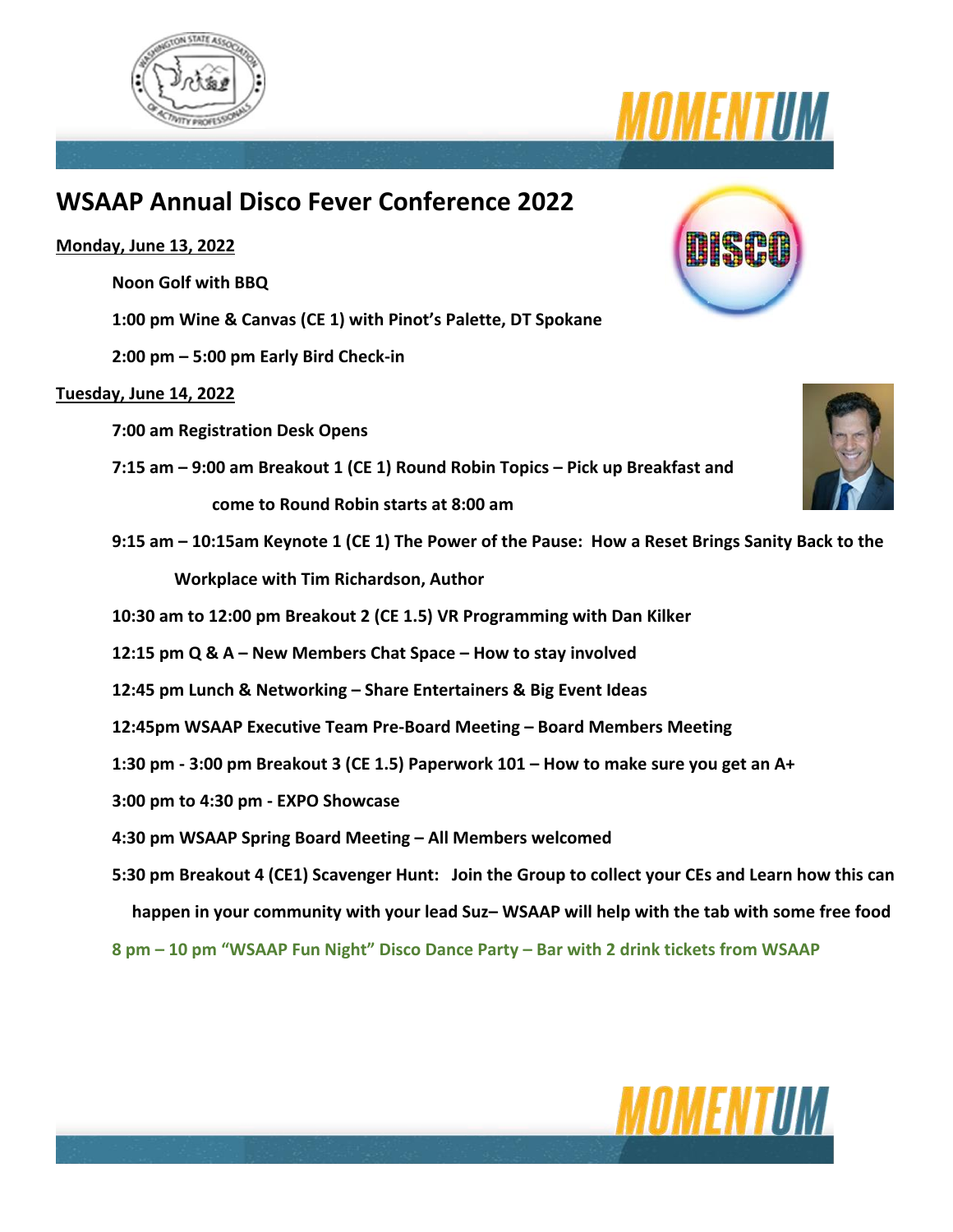### **Wednesday, June 15, 2022**

**7:00 am Breakfast & Networking - Share your Ideas, Forms, Staff Support Ideas & Packet of Ideas** 

 **8:30 am - 10 am Breakout 5 (CE 1.5) Transition & Loss: Looking Back at Where I've Been Looking** 

 **Forward Where I'd Like to Go. Review My Losses & Gains with Dr. Bob Baugher, Professor,** 

 **Highline College** 

**10:30 am Welcome & Keynote 2 General Session (CE 1): Driving Miss Norma: One Family's Journey**

 **Saying "Yes" to Living – Moving the Needle of Aging** 

**11:40 am – 12:40pm Breakout 6 (CE 1) Part 1-SilverKite: Building Great Leaders** 

 **with Jennifer Kulik, Ph.D** 

**12:45pm Luncheon & Awards Ceremony – WSAAP Activity Director of the Year, Assistant of the Year,**

 **Support Person of the Year and Administrator of the Year.** 

**2:45 pm - 4:15 pm Breakout 7 (CE 1.5) Bridging the Gap Between Life Enrichment, Activities and** 

 **Dining! Creating Interactive Resident Based Fun with Food Activities** 

 **with Scott Daniels, CEC, CCA, AAC, 3rdPlue VP Culinary** 

**4:30 pm – 5:30 pm Breakout 8 (CE 1) Part 2-SIlverKite: Building Great Leaders**

 **with Jennifer Kulik, Ph.D** 

**5:30 pm Casino Royale "Fun Night LeadingAge WA"**

### **Thursday, June 16, 2022**

**7:30 am Breakfast - Chat about Virtual Chapters and Share Ideas**

**8:30 am – 9:30 am Keynote 3 (CE 1) Inspired 2 Results! The Markers and Moments That Guarantee DEI Success with Christopher Ridenhour** 

**9:45 am – 10:45 am Breakout 9 (CE 1) Creating a Great Staffing into a Team – Making your Team Independent** 

**11:00 am – 12 pm Breakout 10 (CE 1) Mind Games: Exercise for the Mind and Body with Linda** 

**12 pm End of Conference – Certificates & Lunch to Go!**